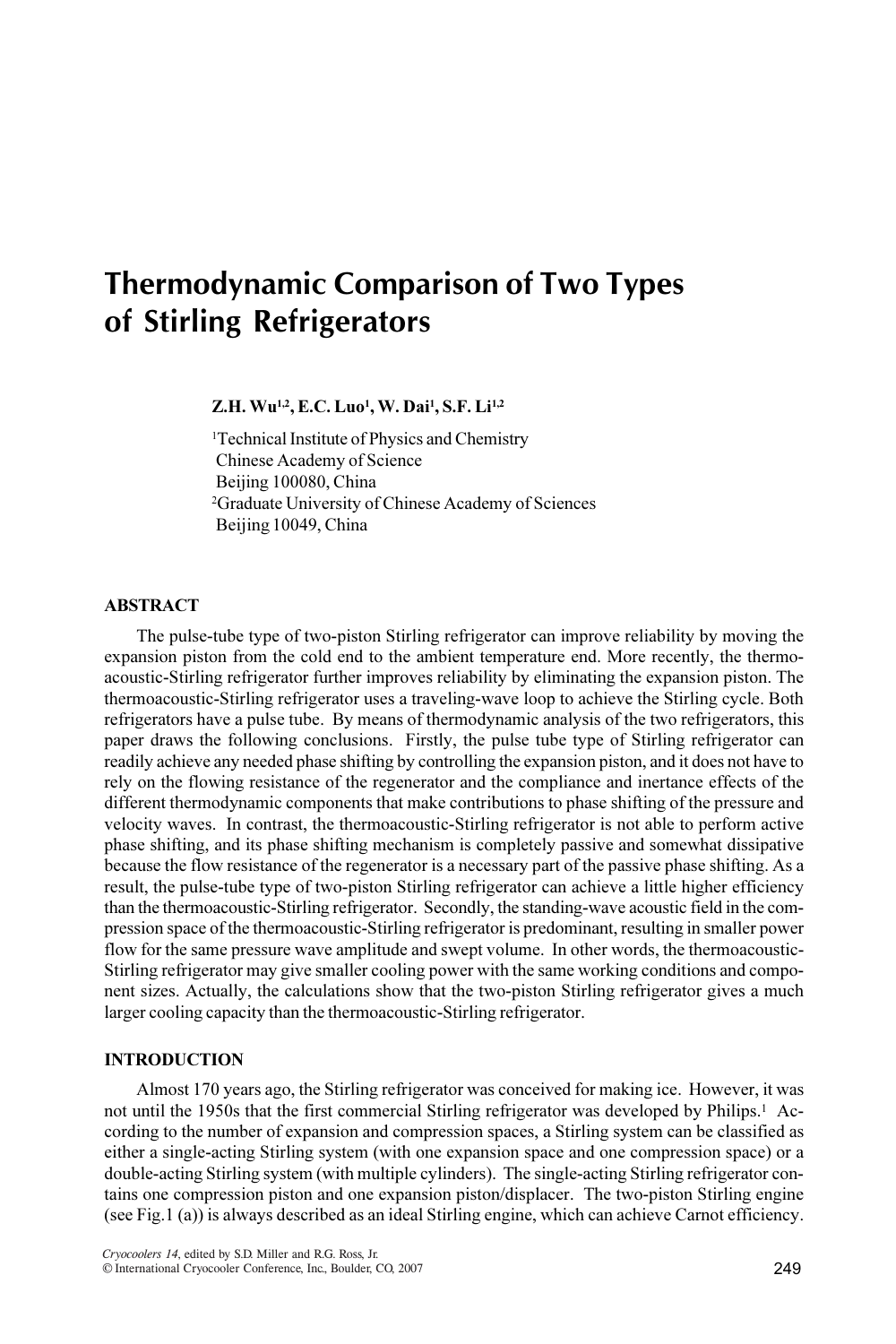The expansion piston/displacer, which is used to recover expansion work, always performs phase control between the pressure oscillation and the velocity oscillation. Furthermore, the expansion piston/displacer suffers from a large temperature gradient between room temperature and low temperature, and it should have a poor thermal conductivity and long thermal conduction path to give good heat insulation for the cold-end. In general, the expansion piston/displacer in the Stirling refrigerator must work in the low temperature environment; this can bring serious problems with lubrication, sealing, friction etc.

Here we designed a pulse-tube type of Stirling refrigerator (PTSR) shown in Fig.1(b), in which the expansion piston is moved to the ambient surroundings by placing a pulse tube (PT) between the cold-end and hot-end heat exchangers (HX). The PT is originally used to replace the cryogenic displacers in the Stirling coolers<sup>2</sup>, and it can greatly improve the reliability of the Stirling refrigerator. An ideal PT can act as a free gas piston when laminar flow is realized, and heat leakage to the cold end is only caused by the longitudinal heat conduction of the working gas. In the PTSR, any phase shifting can be achieved by controlling the phase difference between the compression and expansion pistons.

Recently, the invention of the work-recovery pulse tube refrigerator<sup>3</sup> was a milestone advance in developing a non-moving-part thermoacoustic refrigerator; this innovation can in principle improve the efficiency over the conventional pulse tube refrigerator. This new kind of pulse tube refrigerator is also called a thermoacoustic-Stirling refrigerator (TASR), and so far, great achievements have been made in its room-temperature cooling range.<sup>4,5</sup> Usually, the TASR has a loop configuration shown in Fig.1(c). Compared with the PTSR, the configuration of the TASR is made much simpler by utilizing an inertance tube and a compliance bulb instead of the mechanically moving expansion piston in the PT Stirling refrigerator. Actually, the inertance tube and compliance bulb are simply used to control the phase difference between the pressure wave and the volume flow rate wave in the regenerator.

Our objective here is to thermodynamically compare the PTSR and TASR via theoretical computations. In our numerical simulation, the phase shifting mechanisms of the expansion piston in the PTSR and the inertance tube and compliance bulb are investigated in detail. Optimization computations are performed to achieve the best performance of each refrigerator while keeping the same configurations of the regenerator, two ambient heat exchangers, the PT, the compression piston swept volume, and the same working parameters including frequency and mean pressure in both the PTSR and the TASR. After that, the distributions of temperature, the phase difference between pressure wave and volume flow rate wave, and several important power flows in the two refrigerators are given. In the first section of this paper, the PTSR and the TASR are introduced. In the second part, the numerical model in terms of linear thermoacoustic theory is briefly presented. Then, the thermodynamic analysis of the PTSR and TASR is carried out. Lastly, some conclusions are drawn.



Figure 1. Schematic diagram of (a) the conventional two-piston Stirling refrigerator (b) the pulse-tube type of two-piston Stirling refrigerator and (c) the thermoacoustic-Stirling refrigerator: 1) main ambient  $HX$ ; 2) regenerator; 3) cold-end  $HX$ ; 4) secondary ambient  $HX$ ; 5) compression piston; 6) expansion piston; 7) pulse tube; 8) compliance bulb; 9) inertance tube; 10) Tee.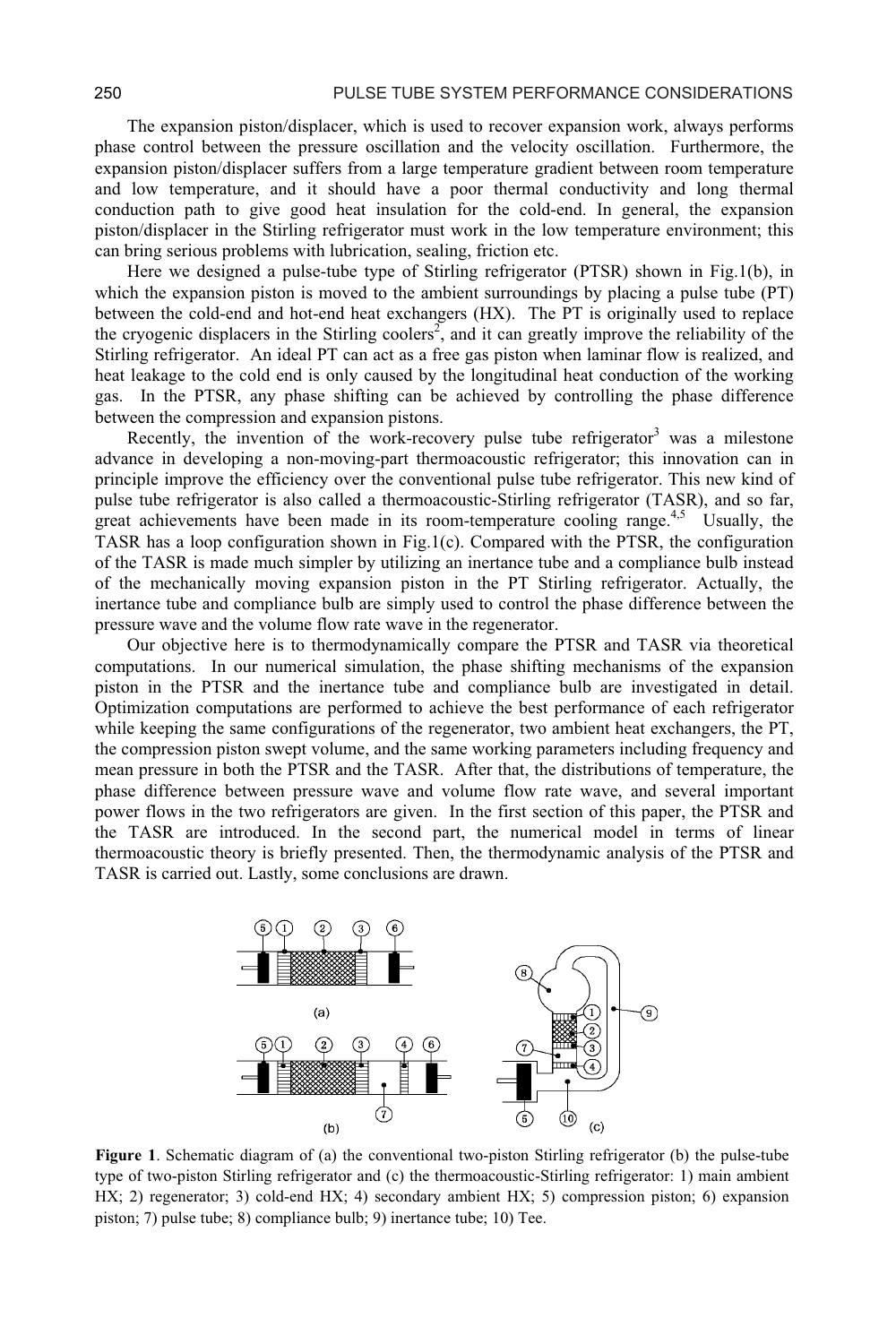#### NUMERICAL COMPUTATIONAL MODEL

The computational model used here is based on linear thermoacoustic theory.<sup>5-7</sup> For any flow channel with temperature gradient in the axial direction, the one-dimensional wave equation can be rewritten as

$$
\frac{d\hat{p}}{dx} = -R_2 \cdot \hat{U} \tag{1}
$$

$$
\frac{d\hat{U}}{dx} = -R_1 \cdot \hat{p} + R_3 \cdot \hat{U}
$$
 (2)

And the total energy equation is

$$
\frac{dH}{dx} = Q\tag{3}
$$

$$
H = c_1 + c_2 \cdot \frac{dT_x}{dx} \tag{4}
$$

where  $\hat{p}$ ,  $\hat{U}$  are complex amplitude of pressure wave and volume flow rate,  $T_x$  is the time averaged temperature of the working gas, H is the total power, and Q is the heat exchange between the environment and the working gas.  $R_1$ ,  $R_2$ ,  $R_3$ ,  $c_1$ ,  $c_2$  are functions of the flow channel, working frequency, average pressure, Reynold number, mean temperature, etc.

The models should be divided into N elements. For the two nodes of any element, we can obtain the transfer matrix according to Eq.  $(1)$  and Eq.  $(2)$ 

$$
\begin{bmatrix}\n\hat{P}_{(n+1)} \\
\hat{U}_{(n+1)}\n\end{bmatrix} = TM_{2\times 2} \cdot \begin{bmatrix}\n\hat{P}_{(n)} \\
\hat{U}_{(n)}\n\end{bmatrix}
$$
\n(5)

where TM represents the 2-by-2 transfer matrix. Using energy conservation relation at n<sup>th</sup> element, we obtain

$$
B_1 T_{x(n-1)} + B_2 T_{x(n)} + B_3 T_{x(n+1)} = B_4 \tag{6}
$$

where B<sub>1</sub>-B<sub>4</sub> are coefficients. Combining all elements, the  $\hat{p}$ ,  $\hat{U}$  and T<sub>x</sub> distributions can be solved by iteration.

#### **COMPUTATIONAL RESULTS AND ANALYSIS**

In our models, both the PTSR and the TASR have a regenerator, two ambient HXs, cold end HX, and PT. However, the two refrigerators have differences in their phase shifting mechanism. The PTSR can achieve an appropriate p and U phase angle especially in the regenerator by controlling the expansion piston, whereas the TASR uses the inertance tube and compliance bulb to control the phase distribution. The first phase shifting mechanism seems more active and convenient than the latter, but the latter is much simpler in configuration and has no moving mechanical parts. Additionally, the volume flow rate at the piston surface and the temperature of the HXs are known as the boundary conditions of the computation. In this part, we compare the operating characteristics of the two refrigerators including not only their phase shifting mechanism, but also their thermal performance including cooling power, acoustic power consumption, and efficiency.

Before the computations, the dimensions of the common parts should be described; these are shown in Table 1. All heat exchangers are plate-fin exchangers made of copper; the clearance between two fins is 0.5mm, and the heat exchanging area of the main ambient HX, cold-end HX, and secondary-ambient HX are  $0.117 \text{ m}^2$ ,  $0.117 \text{ m}^2$  and  $0.033 \text{ m}^2$  respectively. The regenerator is made of 150 mesh stainless steal screens. The swept volume of the compression piston is 88 cm<sup>3</sup> (a compressor with such a swept volume has been tested in our lab), and the working frequency is fixed at 20 Hz. The regenerator and PT are thermally insulated from the 300K ambient environment. Helium is used as the working gas with a mean pressure of 2.5 MPa.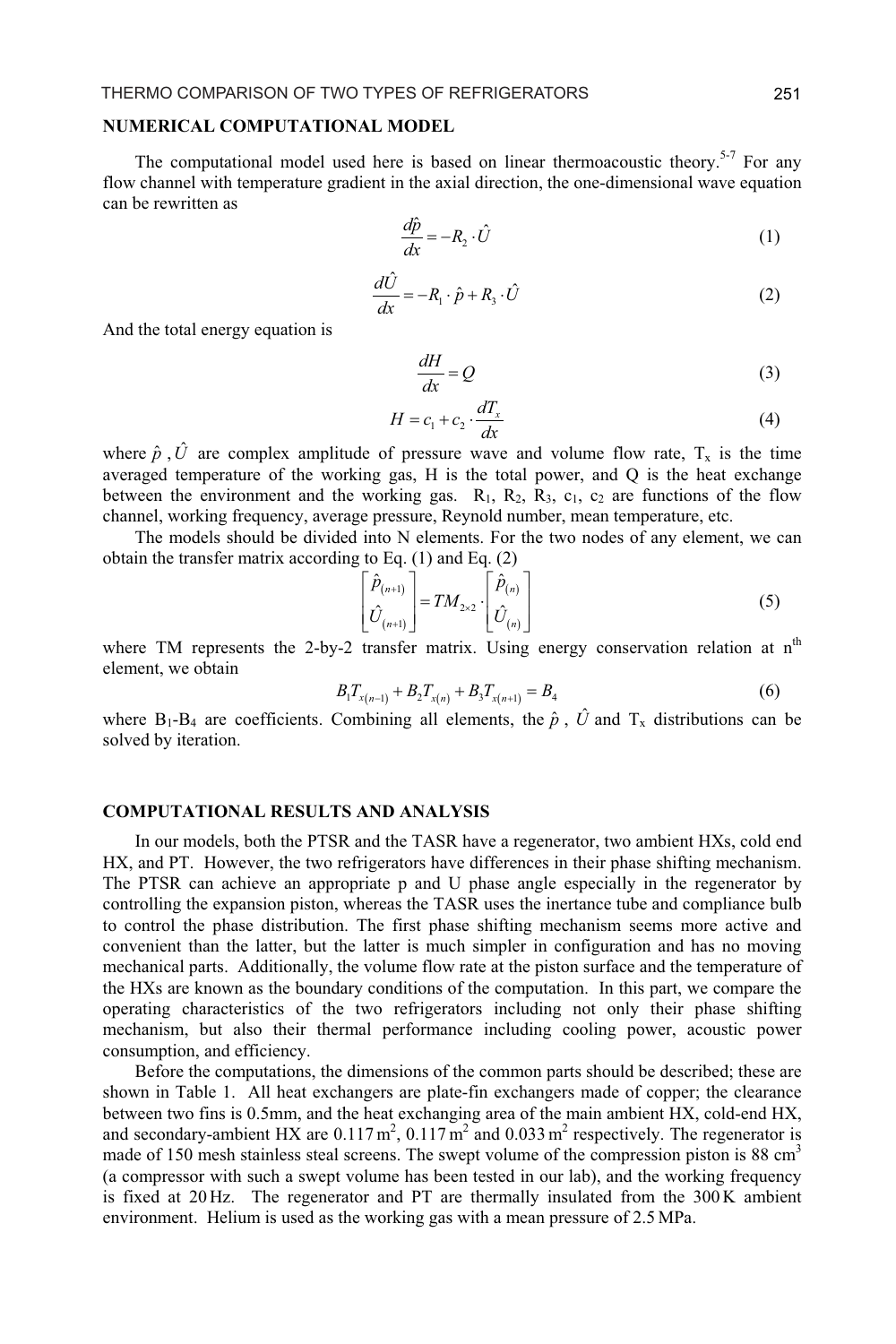|                        | Main ambient<br>HХ | Regenerator | Cold-end<br>HX | Pulse tube | Secondary ambient<br>НX |
|------------------------|--------------------|-------------|----------------|------------|-------------------------|
| Inner diameter<br>(mm) | 50                 | 50          | 50             | 50         | 50                      |
| Axial length<br>(mm)   | 35                 | 80          | 35             | 50         | 10                      |

Table 1. Dimensions of some parts unchanged in the computation

The optimization objective was to obtain maximal cooling power at  $-80^{\circ}$ C. The optimization of the PTSR is made by adjusting the phase angle between the compression piston and the expansion piston, while the TASR is optimized by changing the diameter and length of the inertance tube and the volume of the compliance. After the optimization, the compression piston lags the expansion piston by 90° for the PTSR, and the inertance tube is 650mm long and 10mm in diameter and the compliance volume  $170 \text{ cm}^3$ .

#### **Temperature Distribution**

Figure 2 gives the temperature distributions in the TASR and PTSR. In our computational model, both the computation origins are located at the outlet of the compression piston balance position. In Fig.  $2(a)$ , the first section from 0-650mm is the inertance tube, then comes the compliance bulb, main ambient HX, regenerator, cold-end HX, PT, and secondary ambient HX. In Fig. 2(b), the main ambient HX, regenerator, cold-end HX, PT, and secondary ambient HX are placed successively. The temperature of the cold-end HX is set as 193 K (-80°C), and the Nusselt number of forced convection between the working gas and the cold-end HXs is 10.

### **p** and U Phase Difference Distribution

Figure 3 gives the phase angle, by which pressure wave p leads volume flow rate wave U, as a function of x position. From Fig. 3(a), a phase jump occurs from the compression space to the Tee at x=0 because of the feedback flow at the Tee. Through the inertance tube and compliance bulb, the p-U phase difference varies from -50 $^{\circ}$  to 10 $^{\circ}$ . Then, it increases about 10 $^{\circ}$  through the main ambient HX because the HX is a narrow channel with little flow resistance. This phase shifting mechanism can be clearly explained by the symbolic impedance diagram of the lumped parameter method and its phasor diagram<sup>7</sup> shown in Fig. 4.

The symbolic impedance diagram of the lumped parameter model in Fig.4 is similar to an electrical circuit diagram, and the inertance tube, compliance bulb, and the HX are analogous to inductance, capacitance, and resistance in the circuit, respectively. The terms L, C, and R indicate inertance, compliance and resistance. In the phasor diagram, the phase angle of the



Figure 2. Temperature distributions of (a) TASR and (b) PTSR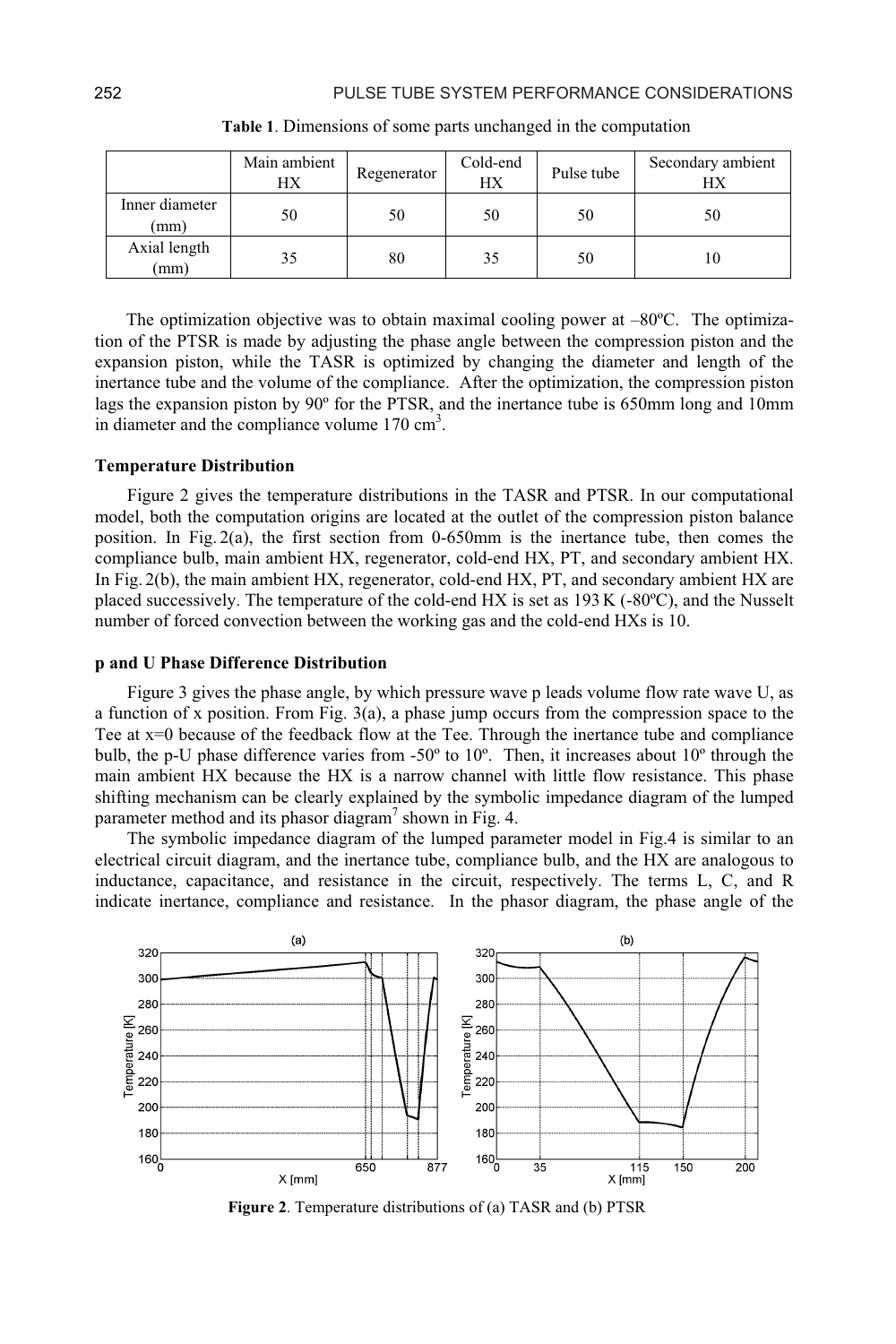volume flow rate U<sub>1</sub> leads the pressure phase angle  $p_1$  by  $\theta_1$  at the beginning. Then the pressure drop dp<sub>1</sub> leads  $U_1$  by 90° through the inertance, so p<sub>2</sub> lags  $U_1$  by  $\theta_2$ . In the compliance bulb, the volume flow rate drop  $dU_1$  lags  $p_2$  by 91°, so  $p_2$  leads  $U_2$  by  $\theta_3$ . In the HX,  $dp_2$  is out of phase with  $U_2$  and  $p_3$  leads  $U_2$  by  $\theta_4$ . This is the process of phase shifting created by the inertance tube and compliance bulb. Note that  $\theta_1$  to  $\theta_4$  strongly rely on the flow passage geometry.

Using the phase shifting mechanism, the regenerator can achieve a proper phase to reach a maximum cooling power. It is found that the TASR regenerator utilizes much of the standingwave component of the acoustic field, and this will be a disadvantage for efficiency enhancement. Also, at the compression piston surface, p lags U by 81.5° at x=0, where the standingwave acoustic field is predominant. However, at the middle of the PTSR regenerator, p and U are almost in phase, and the regenerator is mostly in the traveling wave acoustic field.



Figure 3. Distributions of phase difference between p and U of (a) TASR and (b) PTSR



Figure 4. Diagram of symbolic impedance (left) and its phasor diagram (right) of TASR



Figure 5. Power distributions of (a) TASR and (b) PTSR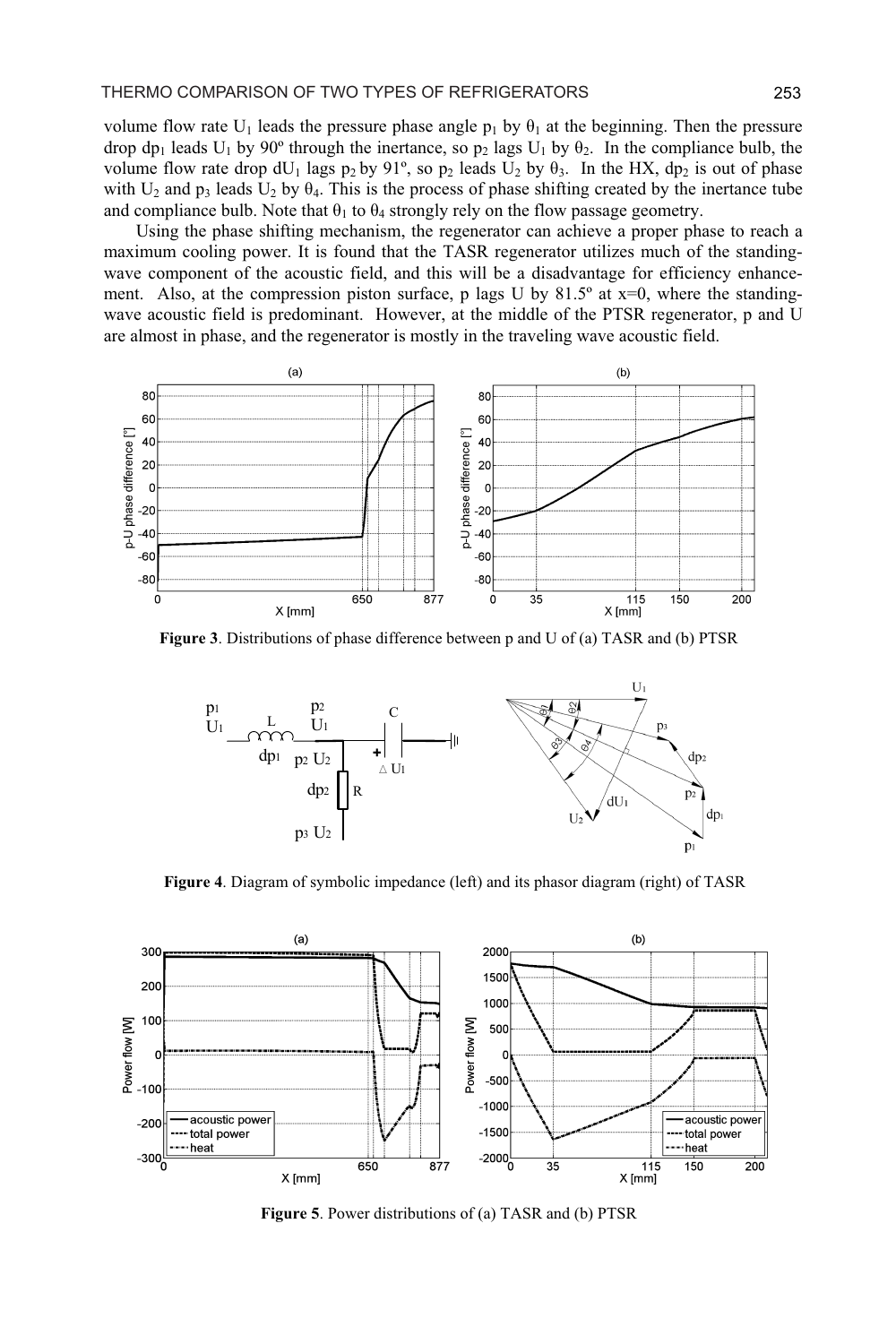#### **Power Distributions**

Power distributions are very important to understand in the refrigerator systems; they can be used to examine computational results and to calculate the cooling power, consumption power, etc. Figure 5 gives the power distributions of the TASR and PTST. Both in the TASR and the PTSR, the heat and the total power drop in the main ambient HX. This is because heat is carried away by cooling water, whereas acoustic power only decreases a bit; the total power is very close to 0 in the regenerator (because of thermal insulation from environment) but not equal to 0 (because of solid heat conduction). The cooling power is equivalent to the total energy difference between the outlet and inlet of the cold-end HX. In Fig. 5, the input powers of the two refrigerators are quite different — only 138 W before the 'Tee' in the TASR and about 865 W in the PTSR (calculated by subtracting expansion power from input power by compression piston). The reason for this is that: 1) the phase angle between p and U is close to  $90^{\circ}$ , and 2) the void volume of the inertance tube and compliance bulb reduces the pressure oscillation amplitude when the total length is significantly smaller than  $1/4$  wavelength. The cooling powers are  $103 W$  and 733 W for the TASR and PTSR, respectively. The COPs are 0.75 and 0.85, and the efficien-cies are 0.42 and 0.47.

#### **CONCLUSIONS**

After optimization of both refrigerators for maximum cooling power at -80 $^{\circ}$  C, a numerical thermodynamic comparison of a TASR and a PTSR has been performed using a computational model based on linear thermoacoustic theory. For a reasonable comparison, the swept volume of the compressor piston, and the HXs, regenerator, and PT were assumed to be the same for the two refrigerators. However, the inertance tube and compliance bulb were changed for phase shifting in the TASR, and in the PTSR, the phase angle of the expansion piston was varied to achieve an appropriate phase distribution. The working gas was helium, charging pressure was 2.5 MPa, and frequency was 20 Hz. The phase shifting mechanism of the TASR is passive and complicated in principle because it depends on the dimensions of all of the components, frequency, and mean pressure, etc.— but the TASR is more reliable. In contrast, the phase shifting mechanism in the PTSR is active and easy to implement by simply controlling the expansion piston — but it has an additional mechanical part. According to our calculations, the standing-wave component is predominantly formed in the compression space of the TASR, resulting in little acoustic power input for the swept volume, whereas with the PTSR it is not. This important fact brings about a significant difference between the two systems in cooling power density. The consumed acoustic powers are 138 W for the TASR and 865 W for the PTSR. Furthermore, the PTSR is about 210 mm long and is much more compact than the TASR, which should be 877 mm long. The calculated maximum cooling powers are 103 W and 733 W for the TASR and PTSR, respectively, while the efficiencies are 0.42 and 0.47. The present study has not demonstrated that the PTSR has much higher efficiency than the TASR. In fact, the PTSR seems to have only a little better efficiency than the TASR.

#### **ACKNOWLEDGMENT**

This work was supported by the Natural Sciences Foundation of China (Grant No.50536040).

#### **REFERENCES**

- 1. Walker, G., Cryocoolers Part 1: Fundamentals, Plenum Press, New York (1983), pp. 95-104.
- 2. Radebaugh, R., Zimmerman, J., Smith, J., et al, "A comparison of three types of pulse tube refrigerator: new methods for reaching 60 K," Adv. Cryog. Eng., vol.31 (1986), pp. 779-789.
- 3. Swift, G.W., Gardner, D.L., and Backhaus, S., "Acoustic recovery of lost power in pulse tube refrigerator," J.Acoust. Soc. Am., vol. 105, no. 2 (1999), pp. 711-724.